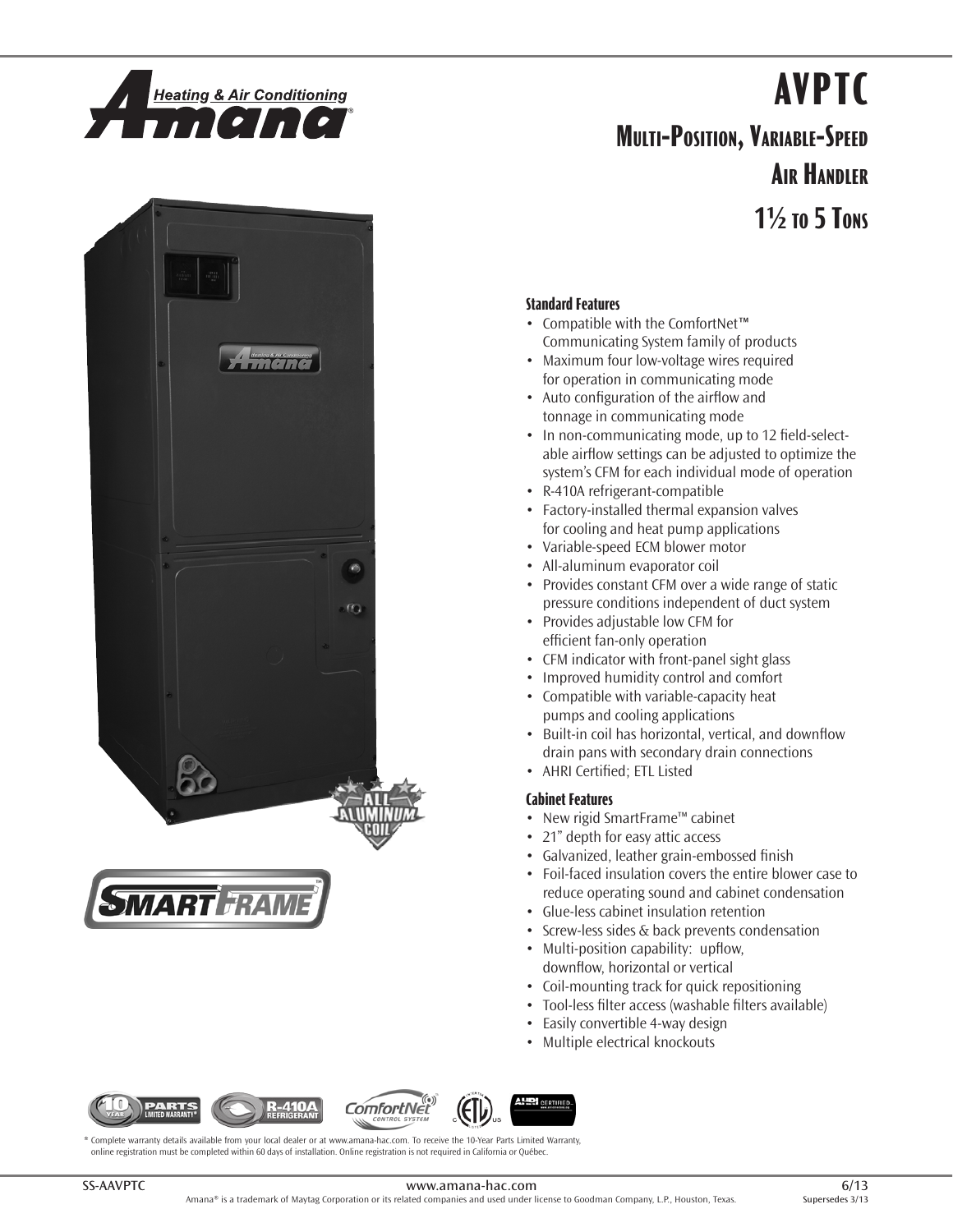# **Nomenclature**





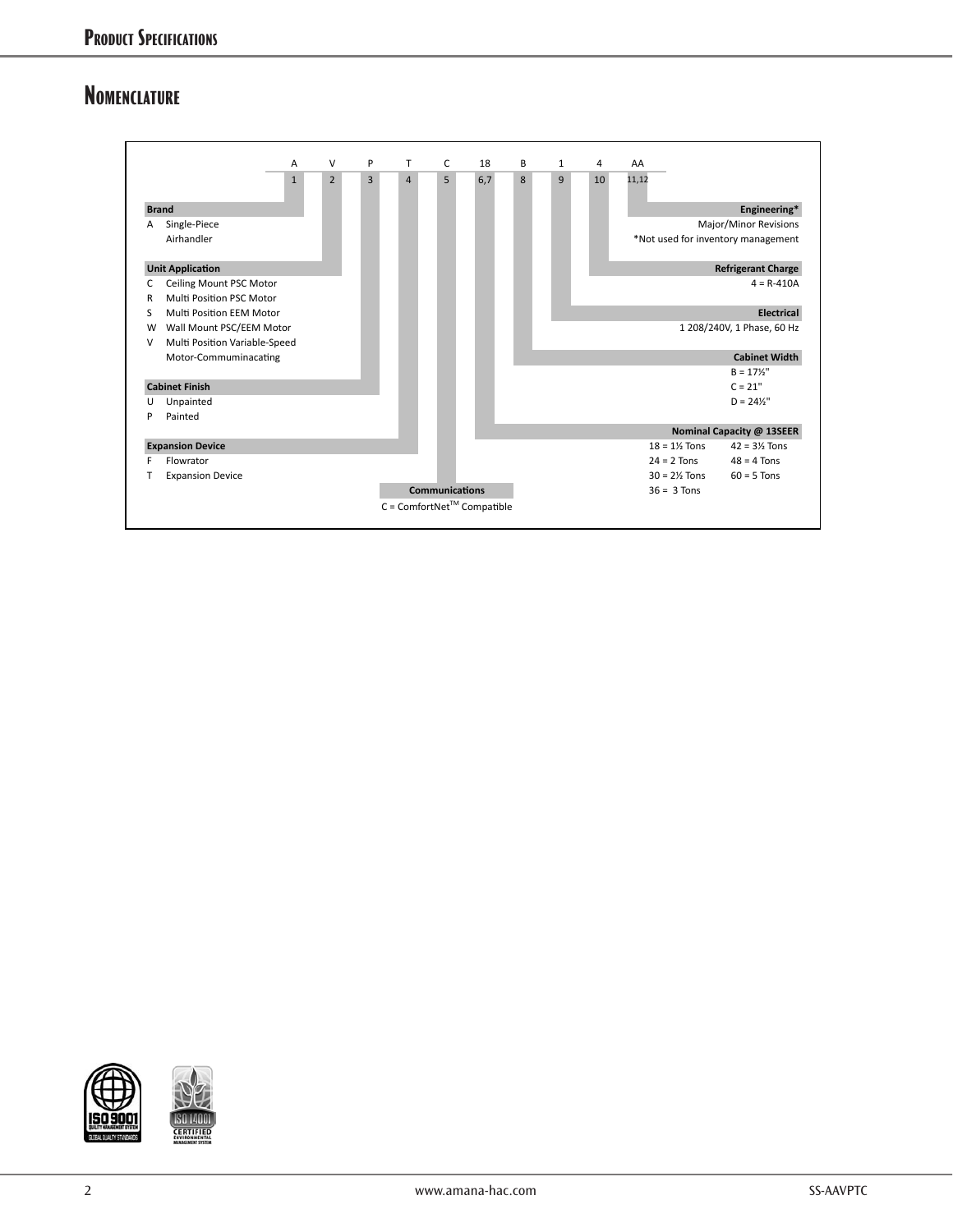# **Specifications**

|                                  | <b>AVPTC</b><br>24B14A*     | <b>AVPTC</b><br>30C14A*     | <b>AVPTC</b><br>36C14A*     | <b>AVPTC</b><br>42D14A*     | <b>AVPTC</b><br>48D14A*     | <b>AVPTC</b><br>60D14A*     |
|----------------------------------|-----------------------------|-----------------------------|-----------------------------|-----------------------------|-----------------------------|-----------------------------|
| <b>NOMINAL RATINGS</b>           |                             |                             |                             |                             |                             |                             |
| Cooling (BTU/h)                  | 24,000                      | 30,000                      | 36,000                      | 42,000                      | 48,000                      | 60,000                      |
| CFM (High)                       | 1100/600                    | 1200/600                    | 1600/800                    | 1700/800                    | 1800/1350                   | 2000/1600                   |
| <b>BLOWER</b>                    |                             |                             |                             |                             |                             |                             |
| Diameter                         | 10%"                        | 10%"                        | 10%"                        | 10%"                        | 10%"                        | $11\%$ "                    |
| Width                            | 6"                          | 8"                          | 10%"                        | 10%"                        | 10%"                        | 10%"                        |
| <b>Coil Drain Connection FPT</b> | $\frac{3}{4}$ <sup>11</sup> | $\frac{3}{4}$ <sup>11</sup> | $\frac{3}{4}$ <sup>11</sup> | $\frac{3}{4}$ <sup>11</sup> | $\frac{3}{4}$ <sup>11</sup> | $\frac{3}{4}$ <sup>11</sup> |
| <b>SERVICE VALVE</b>             |                             |                             |                             |                             |                             |                             |
| Liquid                           | $\frac{3}{8}$ <sup>11</sup> | $\frac{3}{8}$ <sup>11</sup> | $\frac{3}{8}$ <sup>11</sup> | $\frac{3}{8}$ <sup>11</sup> | $\frac{3}{8}$ <sup>11</sup> | $\frac{3}{8}$ <sup>11</sup> |
| Suction                          | $\frac{3}{4}$ <sup>11</sup> | $\frac{7}{8}$ "             | $\frac{7}{8}$ "             | $\frac{7}{8}$ "             | $\frac{7}{8}$ "             | $\frac{7}{8}$ "             |
| <b>ELECTRICAL DATA</b>           |                             |                             |                             |                             |                             |                             |
| Voltage                          | 208/240                     | 208/240                     | 208/240                     | 208/240                     | 208/240                     | 208/240                     |
| Electric Heat Capacity (kW)      | 3, 5, 6,<br>8, 10, 15       | 3, 5, 6,<br>8, 10, 15       | 3, 5, 6, 8,<br>10, 15, 19   | 5, 6, 8,<br>10, 15, 20      | 5, 6, 8,<br>10, 15, 20      | 5, 6, 8, 10,<br>15, 20, 25  |
| Min Circuit Ampacity             | 4.9/4.9                     | 4.9/4.9                     | 6.5/6.5                     | 6.5/6.5                     | 6.5/6.5                     | 8.6/8.6                     |
| Max. Overcurrent Device (amps)   | 15/15                       | 15/15                       | 15/15                       | 15/15                       | 15/15                       | 15/15                       |
| Minimum VAC                      | 197                         | 197                         | 197                         | 197                         | 197                         | 197                         |
| Maximum VAC                      | 253                         | 253                         | 253                         | 253                         | 253                         | 253                         |
| <b>BLOWER MOTOR</b>              |                             |                             |                             |                             |                             |                             |
| <b>FLA</b>                       | 3.9                         | 3.9                         | 5.2                         | 5.2                         | 5.2                         | 6.9                         |
| <b>HP</b>                        | $\frac{1}{2}$               | $\frac{1}{2}$               | $\frac{3}{4}$               | $\frac{3}{4}$               | $\frac{3}{4}$               | $\mathbf{1}$                |
| <b>SHIP WEIGHT (LBS)</b>         | 100                         | 118                         | 118                         | 167                         | 167                         | 167                         |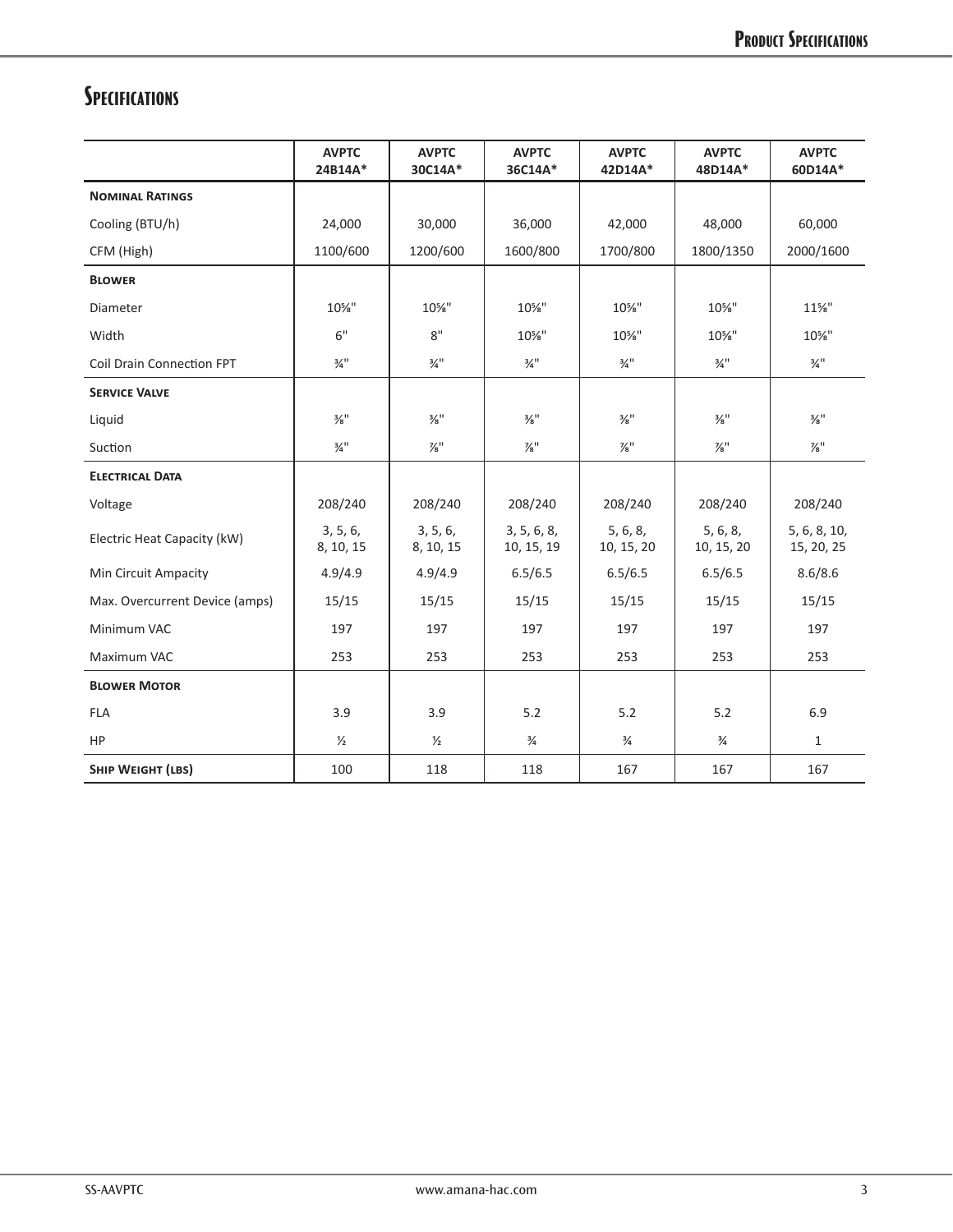1.63

11.91

2.93 3.07

## **Dimensions**



| <b>MODEL</b> | A  | B                | C               | D                | E                |                  | G                | н            |
|--------------|----|------------------|-----------------|------------------|------------------|------------------|------------------|--------------|
| AVPTC24B14   | 45 | $16\%$           | $17\frac{1}{2}$ | 18               | 15               | $14\frac{3}{16}$ | $8^{13}/_{16}$   | $11^{15}/16$ |
| AVPTC30C14   | 49 | $19^{15}/16$     | 21              | 20               | 17               | $17^{11}/16$     | $10\%$           | $12\%$       |
| AVPTC36C14   | 49 | $19^{15}/16$     | 21              | 20               | 17               | $17^{11}/16$     | $10\%$           | $12\%$       |
| AVPTC42D14   | 58 | $23\frac{5}{16}$ | $24\frac{1}{2}$ | $28\frac{3}{16}$ | $25\frac{3}{16}$ | $21\frac{3}{16}$ | $12\frac{5}{16}$ | $12\%$       |
| AVPTC48D14   | 58 | $23\frac{5}{16}$ | $24\frac{1}{2}$ | $28\frac{3}{16}$ | $25\frac{3}{16}$ | $21\frac{3}{16}$ | $12\frac{5}{16}$ | $12\%$       |
| AVPTC60D14   | 58 | $23\frac{5}{16}$ | $24\frac{1}{2}$ | $28\frac{3}{16}$ | $25\frac{3}{16}$ | $21\frac{3}{16}$ | $12\frac{5}{16}$ | $12\%$       |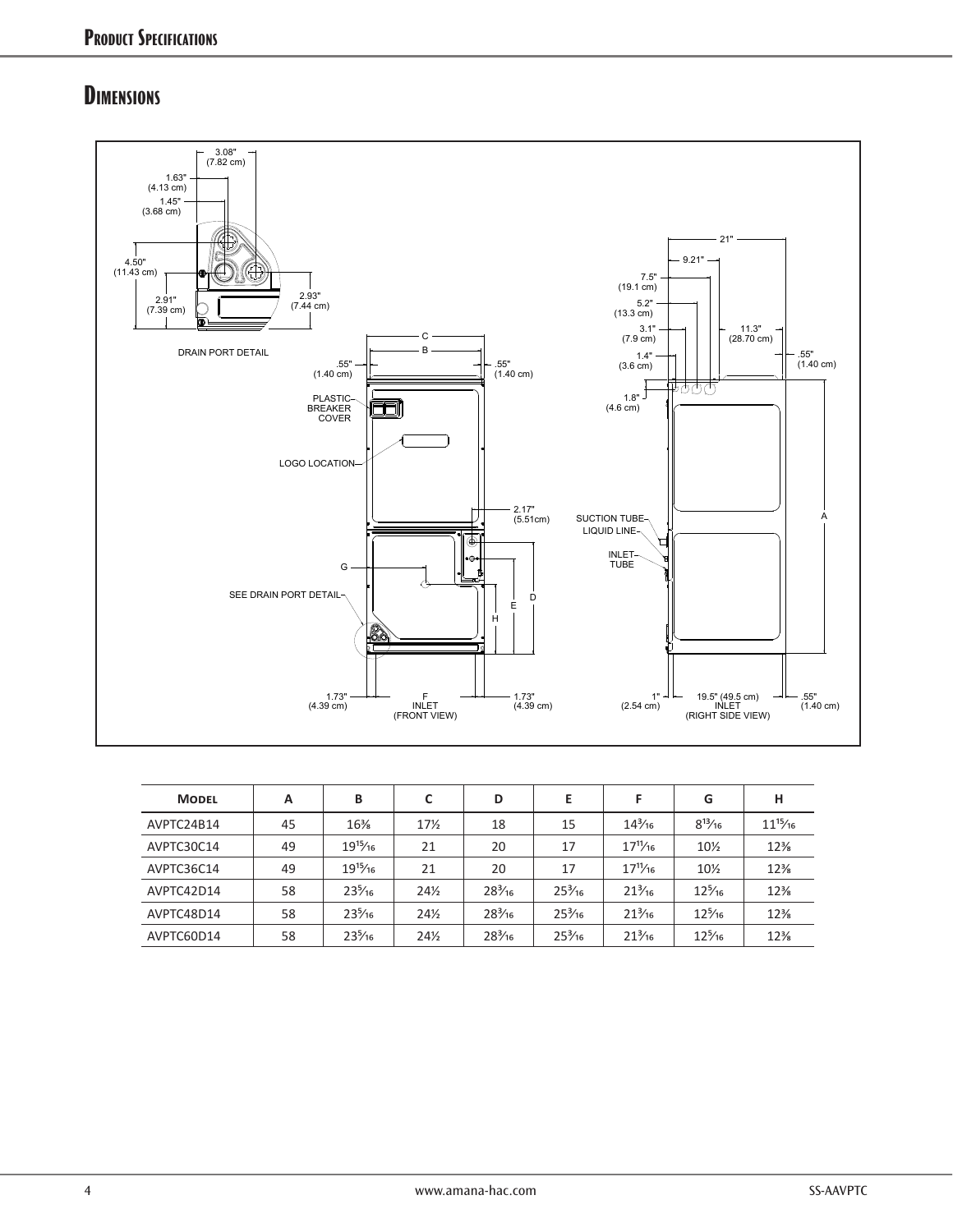# **Airflow Data**

### **Cooling / Heat Pump Airflow**

**AVPTC24B**

|   |      | 0.1  | 0.2  | 0.3  | 0.4  | 0.5  | 0.6  | 0.7  | 0.8  | 0.9  |
|---|------|------|------|------|------|------|------|------|------|------|
| A | Low  | 435  | 430  | 430  | 430  | 425  | 420  | 420  | 415  | 415  |
| B | Low  | 580  | 575  | 575  | 570  | 565  | 560  | 555  | 555  | 550  |
| J | Low  | 710  | 705  | 695  | 690  | 675  | 655  | 650  | 640  | 635  |
| D | Low  | 815  | 805  | 795  | 785  | 765  | 745  | 735  | 725  | 710  |
| A | High | 630  | 625  | 625  | 620  | 610  | 605  | 600  | 595  | 590  |
| B | High | 895  | 885  | 875  | 865  | 845  | 825  | 815  | 800  | 790  |
| C | High | 1030 | 1020 | 1005 | 995  | 970  | 945  | 935  | 920  | 910  |
| D | High | 1185 | 1175 | 1160 | 1145 | 1120 | 1090 | 1080 | 1065 | 1050 |
|   |      |      |      |      |      |      |      |      |      |      |

#### **AVPTC30C**

|        |      | 0.1  | 0.2  | 0.3  | 0.4  | 0.5  | 0.6  | 0.7  | 0.8  | 0.9  |
|--------|------|------|------|------|------|------|------|------|------|------|
| A      | Low  | 515  | 505  | 495  | 490  | 470  | 455  | 445  | 435  | 425  |
| B      | Low  | 675  | 670  | 665  | 660  | 655  | 645  | 640  | 640  | 635  |
| ◡      | Low  | 780  | 775  | 770  | 765  | 755  | 745  | 740  | 735  | 730  |
| D      | Low  | 915  | 910  | 905  | 900  | 895  | 885  | 880  | 875  | 870  |
| A      | High | 680  | 675  | 675  | 670  | 665  | 660  | 660  | 655  | 655  |
| B      | High | 870  | 865  | 860  | 855  | 845  | 835  | 830  | 825  | 820  |
| r<br>◡ | High | 1040 | 1040 | 1035 | 1030 | 1020 | 1015 | 1010 | 1005 | 1000 |
| D      | High | 1255 | 1245 | 1240 | 1235 | 1220 | 1210 | 1200 | 1195 | 1190 |

#### **AVPTC36C**

|             |      | 0.1  | 0.2  | 0.3  | 0.4  | 0.5  | 0.6  | 0.7  | 0.8  | 0.9  |
|-------------|------|------|------|------|------|------|------|------|------|------|
| A           | Low  | 565  | 555  | 545  | 530  | 510  | 485  | 475  | 465  | 455  |
| B           | Low  | 720  | 710  | 700  | 690  | 675  | 655  | 645  | 640  | 630  |
| $\sim$<br>J | Low  | 945  | 935  | 920  | 910  | 885  | 860  | 850  | 840  | 825  |
| D           | Low  | 1120 | 1110 | 1100 | 1090 | 1070 | 1050 | 1040 | 1030 | 1020 |
| A           | High | 735  | 725  | 715  | 705  | 685  | 665  | 655  | 645  | 635  |
| B           | High | 1020 | 1005 | 995  | 985  | 960  | 940  | 930  | 915  | 905  |
| ◡           | High | 1325 | 1315 | 1305 | 1300 | 1280 | 1260 | 1250 | 1240 | 1230 |
| D           | High | 1590 | 1580 | 1570 | 1560 | 1540 | 1520 | 1510 | 1500 | 1490 |

### **AVPTC42D**

|   |      | 0.1  | 0.2  | 0.3  | 0.4  | 0.5  | 0.6  | 0.7  | 0.8  | 0.9  |
|---|------|------|------|------|------|------|------|------|------|------|
| A | Low  | 675  | 660  | 645  | 635  | 605  | 580  | 565  | 550  | 540  |
| B | Low  | 820  | 810  | 795  | 785  | 765  | 740  | 730  | 720  | 710  |
| C | Low  | 1045 | 1035 | 1025 | 1015 | 990  | 970  | 955  | 945  | 935  |
| D | Low  | 1275 | 1265 | 1260 | 1250 | 1235 | 1220 | 1210 | 1200 | 1195 |
| A | High | 845  | 835  | 825  | 815  | 790  | 770  | 760  | 750  | 735  |
| B | High | 1135 | 1130 | 1120 | 1110 | 1090 | 1075 | 1065 | 1055 | 1045 |
| C | High | 1475 | 1470 | 1460 | 1450 | 1435 | 1420 | 1415 | 1405 | 1395 |
| D | High | 1835 | 1825 | 1820 | 1810 | 1795 | 1780 | 1770 | 1765 | 1755 |

Note: When applying a humidistat (normally closed), refer to the installation and operating instructions. The humidistat can adjust the cooling airflow to 85%.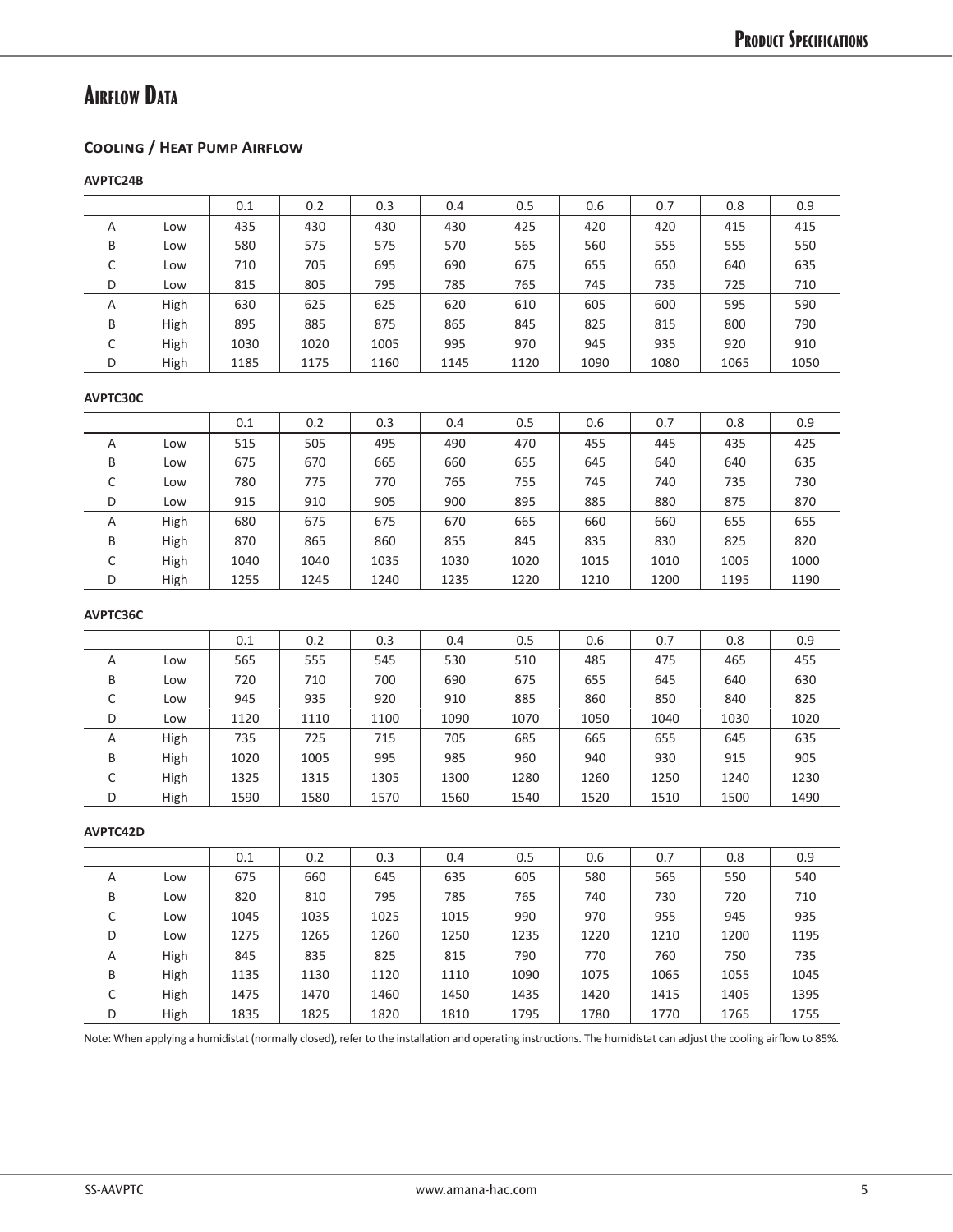# **Airflow Data (cont.)**

### **Cooling / Heat Pump Airflow (cont.)**

### **AVPTC48D**

|   |      | 0.1  | 0.2  | 0.3  | 0.4  | 0.5  | 0.6  | 0.7  | 0.8  | 0.9  |
|---|------|------|------|------|------|------|------|------|------|------|
| A | Low  | 935  | 930  | 925  | 920  | 905  | 890  | 885  | 880  | 875  |
| B | Low  | 1075 | 1065 | 1060 | 1055 | 1040 | 1030 | 1020 | 1015 | 1010 |
| C | Low  | 1175 | 1170 | 1160 | 1155 | 1140 | 1125 | 1120 | 1115 | 1105 |
| D | Low  | 1235 | 1225 | 1220 | 1215 | 1200 | 1190 | 1185 | 1175 | 1170 |
| A | High | 1370 | 1365 | 1360 | 1350 | 1340 | 1325 | 1315 | 1310 | 1305 |
| B | High | 1565 | 1560 | 1560 | 1555 | 1545 | 1535 | 1530 | 1530 | 1525 |
| C | High | 1720 | 1715 | 1710 | 1705 | 1690 | 1680 | 1675 | 1670 | 1665 |
| D | High | 1815 | 1810 | 1805 | 1800 | 1785 | 1775 | 1770 | 1760 | 1755 |

#### **AVPTC60D**

|   |      | 0.1  | 0.2  | 0.3  | 0.4  | 0.5  | 0.6  | 0.7  | 0.8  | 0.9  |
|---|------|------|------|------|------|------|------|------|------|------|
| A | Low  | 1200 | 1195 | 1190 | 1190 | 1180 | 1175 | 1170 | 1170 | 1165 |
| B | Low  | 1365 | 1365 | 1360 | 1360 | 1350 | 1345 | 1345 | 1340 | 1335 |
| J | Low  | 1425 | 1420 | 1420 | 1415 | 1410 | 1405 | 1405 | 1400 | 1395 |
| D | Low  | 1515 | 1515 | 1510 | 1505 | 1500 | 1495 | 1490 | 1485 | 1485 |
| A | High | 1600 | 1595 | 1595 | 1590 | 1585 | 1580 | 1580 | 1580 | 1575 |
| B | High | 1825 | 1820 | 1820 | 1815 | 1810 | 1805 | 1800 | 1800 | 1795 |
| ◡ | High | 1915 | 1910 | 1910 | 1905 | 1900 | 1890 | 1885 | 1885 | 1880 |
| D | High | 2035 | 2030 | 2025 | 2020 | 2010 | 2000 | 1995 | 1990 | 1985 |

Note: When applying a humidistat (normally closed), refer to the installation and operating instructions. The humidistat can adjust the cooling airflow to 85%.

| <b>HTR KW</b> | 9              | 10             | 11             | <b>AVPTC</b><br>24B14A* | <b>AVPTC</b><br>30C14A* | <b>AVPTC</b><br>36C14A* | <b>AVPTC</b><br>42D14A* | <b>AVPTC</b><br>48D14A* | <b>AVPTC</b><br>60D14A* |
|---------------|----------------|----------------|----------------|-------------------------|-------------------------|-------------------------|-------------------------|-------------------------|-------------------------|
| 3             | <b>ON</b>      | 0 <sub>N</sub> | 0 <sub>N</sub> | 730                     | 730                     | <b>NR</b>               | <b>NR</b>               | <b>NR</b>               | <b>NR</b>               |
| 5             | 0 <sub>N</sub> | 0 <sub>N</sub> | <b>OFF</b>     | 780                     | 780                     | 1200                    | 1600                    | 1600                    | 1620                    |
| 6             | 0 <sub>N</sub> | <b>OFF</b>     | 0 <sub>N</sub> | 850                     | 850                     | 1260                    | 1630                    | 1630                    | 1670                    |
| 8             | <b>ON</b>      | <b>OFF</b>     | <b>OFF</b>     | 950                     | 950                     | 1320                    | 1630                    | 1630                    | 1720                    |
| 10            | OFF            | 0 <sub>N</sub> | 0 <sub>N</sub> | 1025                    | 1025                    | 1380                    | 1670                    | 1670                    | 1750                    |
| 15            | <b>OFF</b>     | 0 <sub>N</sub> | <b>OFF</b>     | <b>NR</b>               | <b>NR</b>               | 1440                    | 1720                    | 1720                    | 1780                    |
| $19*$         |                |                |                | <b>NR</b>               | <b>NR</b>               | 1500                    | 1800                    | <b>NR</b>               | <b>NR</b>               |
| 20            | <b>OFF</b>     | <b>OFF</b>     | 0N             | <b>NR</b>               | <b>NR</b>               | <b>NR</b>               | <b>NR</b>               | 1815                    | 1850                    |
| 21 or 25*     | <b>OFF</b>     | <b>OFF</b>     | <b>OFF</b>     | <b>NR</b>               | <b>NR</b>               | <b>NR</b>               | <b>NR</b>               | 1850                    | 1850                    |

### **Electric Heat Airflow**

Note: Airflow data shown applies to the electric heat only in either legacy mode or communicating mode operation

\* Within thermostat user menu, CTK0\* communicating thermostat will display 20kW for OFF-

OFF- ON dipswitch selection, 21kW for OFF-OFF-OFF dipswitch selection.

NR - Not Rated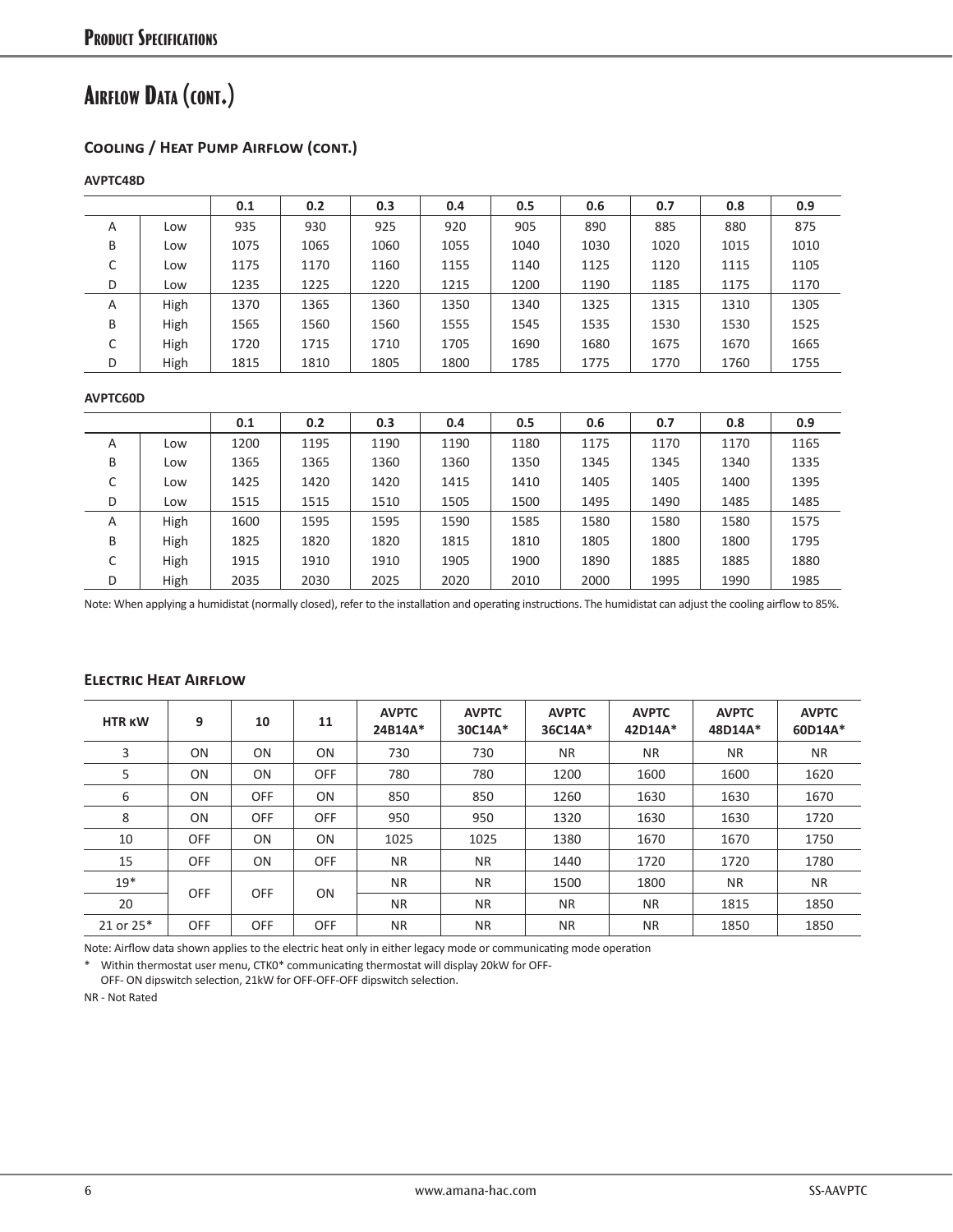## **Wiring Diagram**



Wiring is subject to change. Always refer to the wiring diagram or the<br>unit for the most up-to-date wiring.

wrifling is subject to change. All only and the subject to the subject to the work of the wire and the wire the subject to change. And the sources may be present. Failure to do so may cause property damage, personal injury